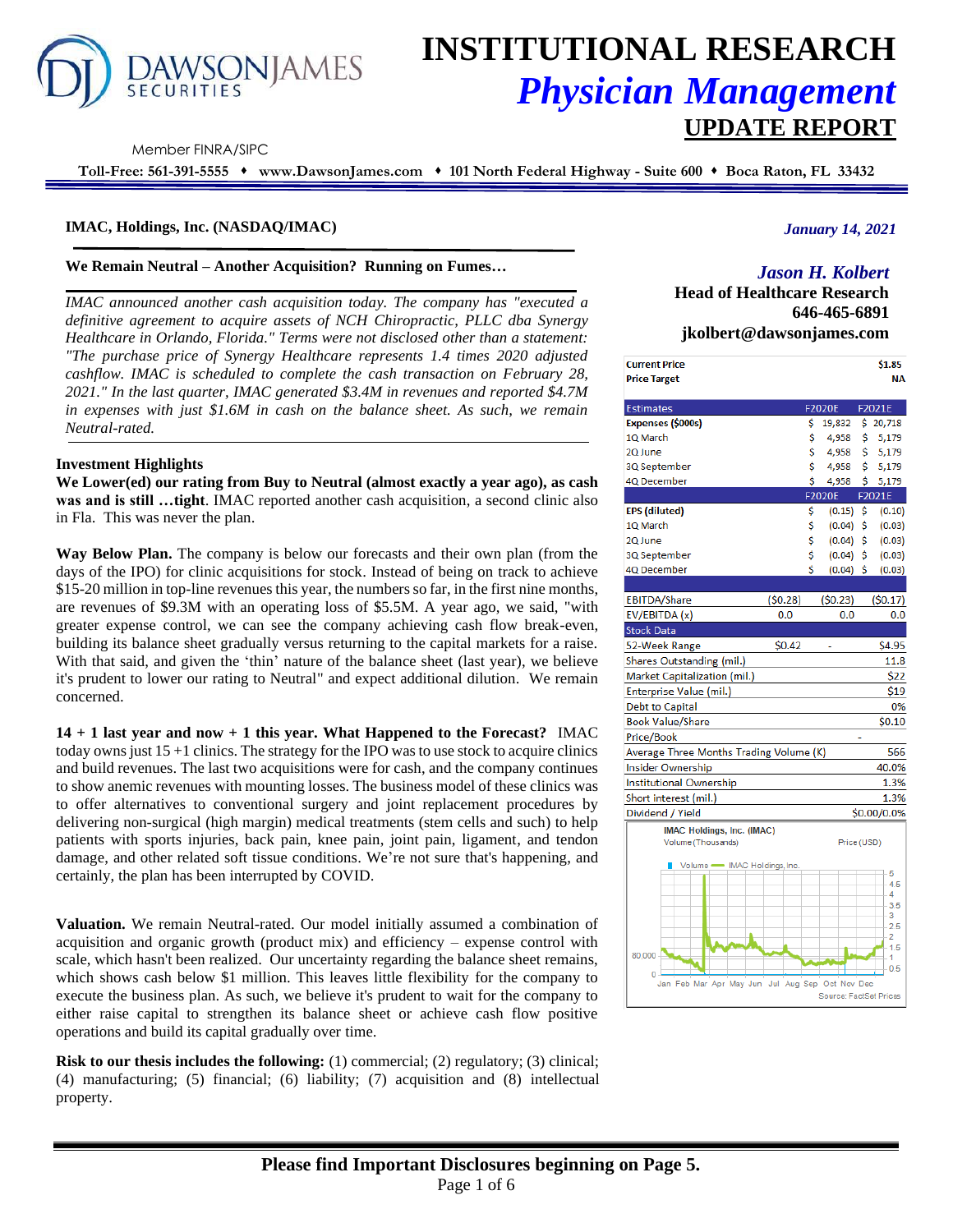

# **Modeling Assumptions: IMAC Regeneration Centers**

- 1. **Growth Driven by Expansion.** We originally assumed that the number of clinics owned (owned and managed) expands from the current 15+1 could expand to 134 by 2030, which now seems aggressive.
- 2. **Revenues per Clinic.** For modeling purposes, we assume each regenerative center can generate \$1 million in revenues annually, with a 3% growth rate.
- 3. **Service Breakdown.** IMAC offers high margin cell therapy as well as low margin services like physical therapy and chiropractic treatments. We assume that high margin cell therapy represents 5% of the services offered but will gradually increase over time. In contrast, we assume that the clinic revenues from low margin offerings will slowly decline and make up less of the total revenues generated.
- 4. **Service Margins.** We assume that the profit margins for both the high margin cell therapy and low margin services will both gradually increase, allowing the company to retain more of its profits. Each year profit margins should increase by half a percent for both the high and low margin services because IMAC will revise their operating procedures so that they are more efficient and effective at treating patients.

# **Exhibit 1. IMAC Clinic – Our Original Revenue Model – IMAC is dramatically behind their initial expectations.**

|                                                                                                               | ັ້       |               |           |                 |          |              |                  |      |            |            |                |                   |            |          |           |           |
|---------------------------------------------------------------------------------------------------------------|----------|---------------|-----------|-----------------|----------|--------------|------------------|------|------------|------------|----------------|-------------------|------------|----------|-----------|-----------|
|                                                                                                               |          |               |           |                 |          |              |                  |      |            |            |                |                   |            |          |           |           |
| Exhibit 1. IMAC Clinic – Our Original Revenue Model – IMAC is dramatically behind their initial expectations. |          |               |           |                 |          |              |                  |      |            |            |                |                   |            |          |           |           |
|                                                                                                               |          | 2018          | 2019      | 2020            | 2021     | 2022         | 2023             |      | 2024       | 2025       | 2026           | 2027              | 2028       |          | 2029      | 2030      |
| Number of Clinics Owned                                                                                       |          | 6             | 8         | 8               | 9        | 12           | 16               |      | 20         | 24         | 27             | 30                | 33         |          | 36        | 40        |
| Number of Clinics Managed                                                                                     |          | 5             |           | 8               | 8        | 11           | 14               |      | 18         | 21         | 24             | 27                | 29         |          | 32        | 35        |
| Net Operating Clinics (NOC)                                                                                   |          | 11            | 15        | 16              | 17       | 23           | 30               |      | 37         | 45         | 51             | 57                | 62         |          | 69        | 75        |
| Revenues per Clinic (\$000)                                                                                   |          | 1,000         | 1.030     | 1.061           | 1,093    | 1,126        | 1.159            |      | 1,194      | 1,230      | 1,267          | 1.305             | 1.344      | 1,384    |           | 1.426     |
| <b>Percent Change in Revenues</b>                                                                             |          | 3%            | 3%        | 3%              | 3%       | 3%           | 3%               |      | 3%         | 3%         | 3%             | 3%                | 3%         |          | 3%        | 3%        |
| <b>Total Revenues</b>                                                                                         |          | \$11,000      | \$15,862  | \$16,974        | \$18,576 | \$25,830     | \$34.587         |      | \$44.531   | \$55,040   | \$65.195       | \$73,866          | \$83,690   | \$94,821 |           | \$107,432 |
| High Margin Stem Cells (Percent of RPC)                                                                       |          | 5%            | 5%        | 5%              | 6%       | 6%           | 6%               |      | 7%         | 7%         | 7%             | 8%                | 8%         |          | 8%        | 9%        |
| High Margin Stem Cells (\$)                                                                                   |          | 550 \$        | 845 \$    | 849<br><b>s</b> | .115     | .550<br>- \$ | $2.075$ \$<br>-S |      | $3.117$ \$ | $3.853$ \$ | 4.564          | $5.909$ \$<br>-S  | 6.695 \$   |          | 7.586 \$  | 9.669     |
| Clinic Revenues (Percent of RPC)                                                                              |          | 95%           | 95%       | 95%             | 94%      | 94%          | 94%              |      | 93%        | 93%        | 93%            | 92%               | 92%        |          | 92%       | 91%       |
| Clinc Revenues w/o Stem Cells (\$)                                                                            |          | 10.450<br>- S | 15.017 \$ | 16.126<br>-S    | 17.462   | 24.281<br>s. | 32.512<br>-S     |      | 41.414     | 51.187     | 60.631<br>- \$ | 67.956 \$<br>- \$ | 76,995 \$  |          | 87,235 \$ | 97.763    |
| Stem Cell Margin                                                                                              |          | 85%           | 86%       | 86%             | 87%      | 87%          | 88%              |      | 88%        | 89%        | 89%            | 90%               | 90%        |          | 91%       | 91%       |
| Stem Cell Net \$                                                                                              | <b>S</b> | 468 \$        | 723S      | 730 \$          | 964 \$   | .348S        | $.816-5$         |      | 2.743 S    | 3.410 S    | $4,062$ \$     | 5,289 \$          | $6,026$ \$ |          | 6,865 \$  | 8.799     |
| Clinic Margin                                                                                                 |          | 45%           | 46%       | 46%             | 47%      | 47%          | 48%              |      | 48%        | 49%        | 49%            | 50%               | 50%        |          | 51%       | 51%       |
| Clinic Net \$                                                                                                 | -S       | 4,702.50 \$   | 6.833 \$  | 7,418<br>-9     | 8,120    | 11.412<br>S. | -S<br>15.443     | - \$ | 19,878     | 24,826     | 29,709<br>- \$ | 33,638 \$<br>- \$ | 38,497 \$  |          | 44,054 \$ | 49,859    |
| <b>Total Gross Profit</b>                                                                                     |          | \$5,170       | \$7,555   | \$8,148         | \$9,084  | \$12,760     | \$17,259         |      | \$22,622   | \$28,235   | \$33,771       | \$38,927          | \$44,523   | \$50,919 |           | \$58,658  |

*Source: Dawson James estimates*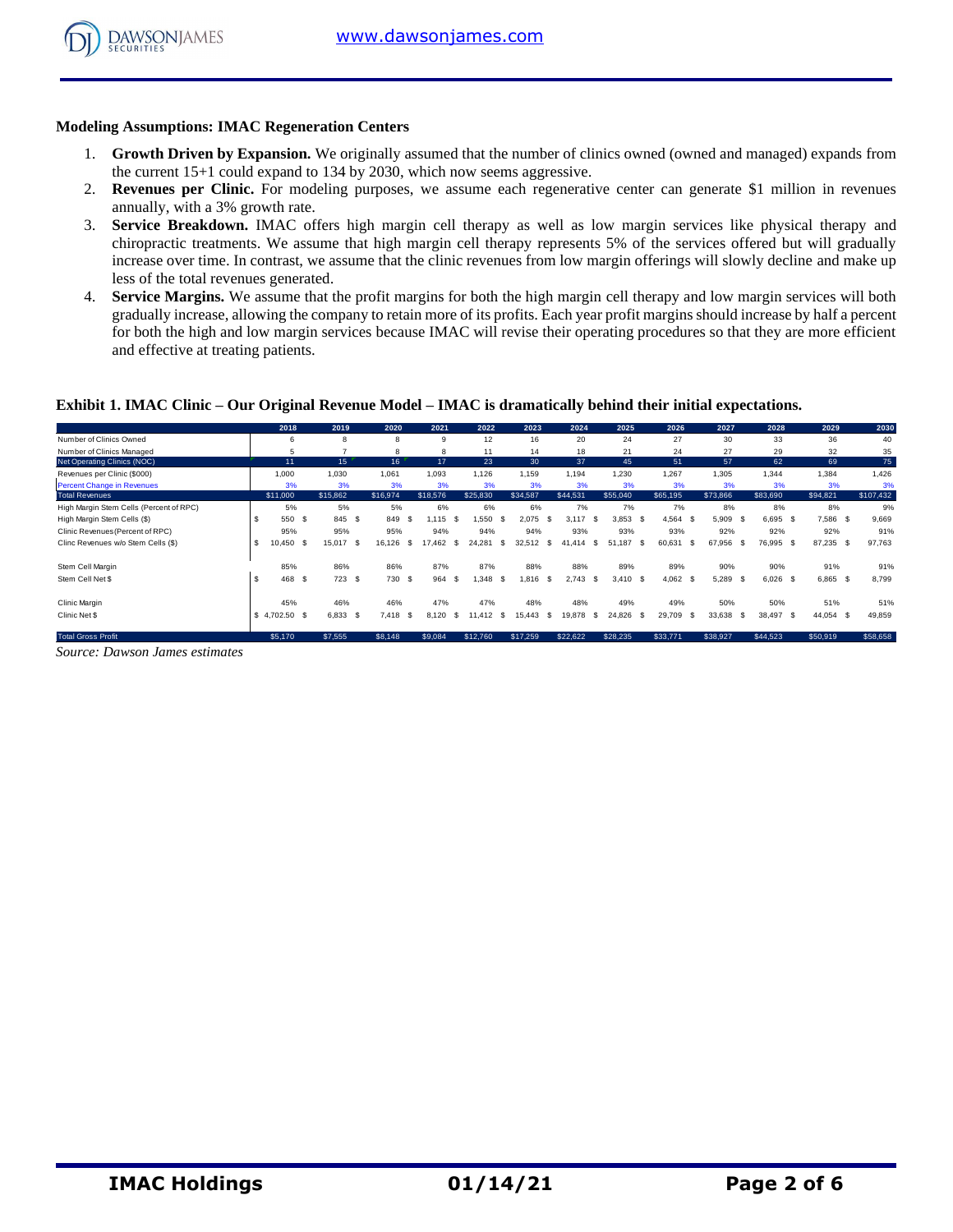



# **Risk Analysis**

**Acquisition Risk**. IMAC intends to grow through the acquisition of clinics. There can be no assurances that the company will be able to find clinics that meet the required criteria and can successfully negotiate the purchase terms.

**Commercial Risk**: The company is attempting to treat patients with the use of cell therapy and other leading-edge technologies that are not conventional. The adoption of this new treatment approach may take longer than expected. Additionally, physician practice management has been utilized as a business strategy before and failed, so there is no guarantee that IMAC will be successful in implementing this approach.

**Employee Risk.** IMAC Holdings has an experienced management team in its director and CEO, CFO, COO, and CSO. The company plans to rapidly expand the number of clinics owned to become a profitable organization. The success of the company may depend on the experience, abilities, and continued services of its senior officers and key medical personnel.

**Financial Risk:** The company may need to raise additional capital. There is no guarantee that market conditions will be favorable and or that the company will be able to raise the required capital to support its acquisition-driven growth strategy.

**Intellectual Property Risk.** The company may have to defend its patents and technical know-how, and there can be no assurances that the patents will not be infringed or will be held as valid if challenged, and the company may infringe on third-party patents.

**Market Share Risk**. The physical therapy industry is highly competitive, and we can make no assurances that the company will be able to capture a significant percentage of market share to become profitable.

**Regulatory risk**. IMAC is working to develop NeoCyte and must obtain FDA approval before commercial sales of the product can commence in the United States. The timing of these approvals is uncertain.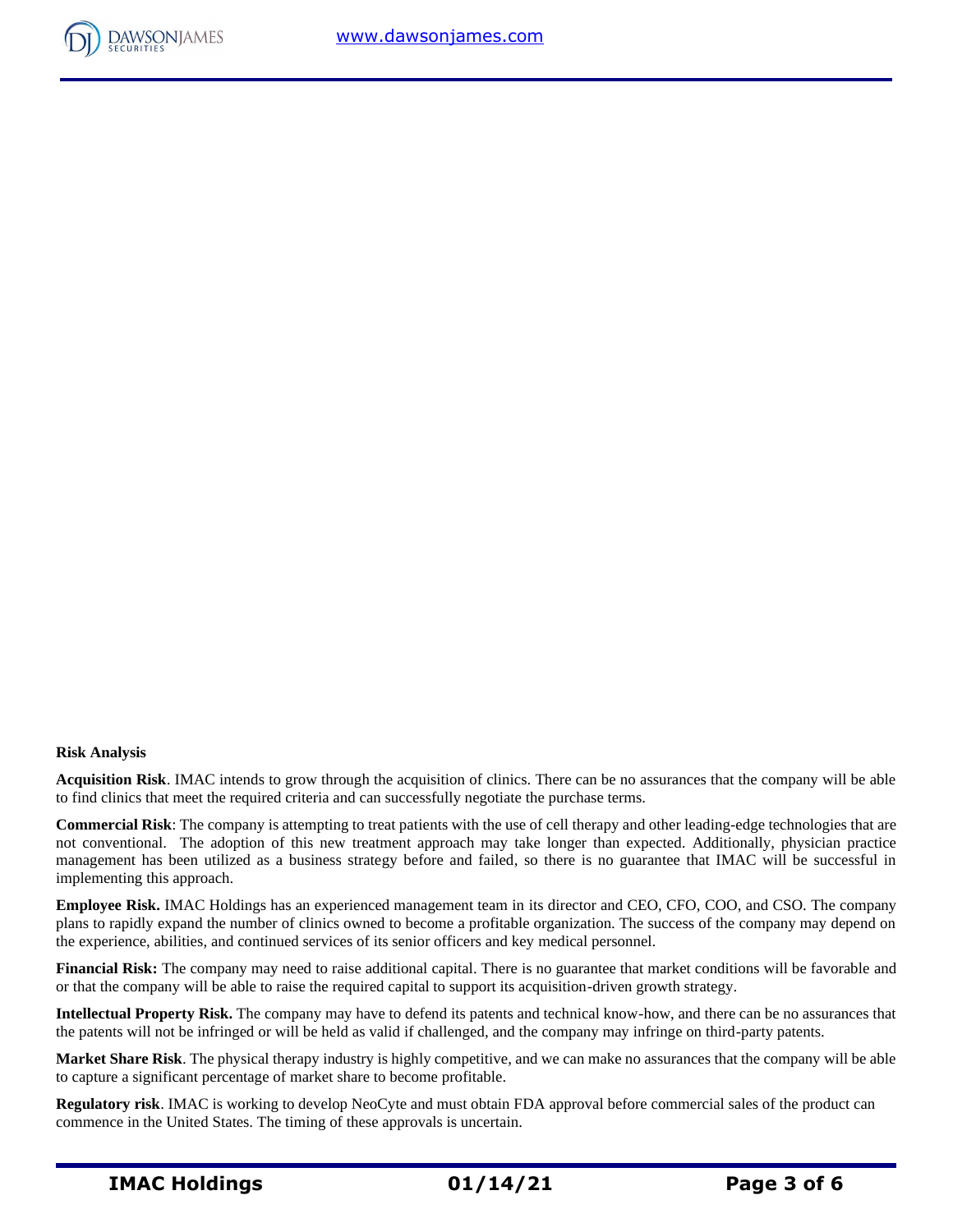#### **Exhibit 2. Income Statement**

| IMAC., Inc. Income Statement (\$000)                    |                  |                  |                  |                  |                  |                  |                |                |              |              |              |                |                |               |                |
|---------------------------------------------------------|------------------|------------------|------------------|------------------|------------------|------------------|----------------|----------------|--------------|--------------|--------------|----------------|----------------|---------------|----------------|
| IMAC: YE Dec. 31                                        | 2020E            | 1Q21E            | 2Q21E            | 3Q21E            | 4Q21E            | 2021E            | 2022E          | 2023E          | 2024E        | 2025E        | 2026E        | 2027E          | 2028E          | 2029E         | 2030E          |
| Revenue (\$000)                                         |                  |                  |                  |                  |                  |                  |                |                |              |              |              |                |                |               |                |
| <b>Clinic Gross Revenues</b>                            | 16,974           | 4.644            | 4.644            | 4.644            | 4.644            | 18.576           | 25.830         | 34.587         | 44.531       | 55.040       | 65.195       | 73.866         | 83.690         | 94.821        | 107,432        |
| <b>Total Revenues</b>                                   | 16,974           | 4.644            | 4,644            | 4,644            | 4,644            | 18,576           | 25,830         | 34,587         | 44,531       | 55,040       | 65,195       | 73,866         | 83,690         | 94,821        | 107,432        |
| Revenue Breakdown                                       |                  |                  |                  |                  |                  |                  |                |                |              |              |              |                |                |               |                |
| High Margin Stem Cells                                  | 849              | 279              | 279              | 279              | 279              | 1,115            | 1,550          | 2.075          | 3.117        | 3.853        | 4.564        | 5.909          | 6.695          | 7.586         | 9,669          |
| <b>Percent of Revenues</b>                              | 5%               | 6%               | $6\%$            | 6%               | 6%               | 6%               | 6%             | 6%             | 7%           | 7%           | 7%           | 8%             | 8%             | 8%            | 9%             |
| <b>Clinic Revenues</b>                                  | 16,126           | 4,365            | 4.365            | 4,365            | 4.365            | 17.462           | 24,281         | 32,512         | 41.414       | 51.187       | 60.631       | 67.956         | 76,995         | 87,235        | 97,763         |
| Percent of total revenues                               | 95%              | 94%              | 94%              | 94%              | 94%              | 94%              | 94%            | 94%            | 93%          | 93%          | 93%          | 92%            | 92%            | 92%           | 91%            |
| <b>Clinic Gross revenues</b>                            | 16.974           | 4.644            | 4.644            | 4.644            | 4.644            | 18,576           | 25.830         | 34.587         | 44.531       | 55.040       | 65,195       | 73,866         | 83,690         | 94.821        | 107,432        |
| <b>Expenses</b>                                         |                  |                  |                  |                  |                  |                  |                |                |              |              |              |                |                |               |                |
| High Margin Stem Cells COGS                             | 119              | 38               | 38               | 38               | 38               | 150              | 201            | 259            | 374          | 443          | 502          | 620            | 670            | 721           | 870            |
| <b>Stem Cell Margin</b>                                 | 86%              | 87%              | 87%              | 87%              | 87%              | 87%              | 87%            | 88%            | 88%          | 89%          | 89%          | 90%            | 90%            | 91%           | 91%            |
| Clinic COGS                                             | 8,708            | 2,336            | 2,336            | 2,336            | 2,336            | 9.342            | 12,869         | 17.069         | 21,535       | 26,361       | 30.922       | 34,318         | 38.497         | 43.181        | 47,904         |
| <b>Clinic Margin</b>                                    | 46%              | $47\%$           | $47\%$           | $47\%$           | 47%              | 47%              | 47%            | 48%            | 48%          | 49%          | 49%          | 50%            | 50%            | 51%           | 51%            |
| Sales (Advertising & Marketing) expense                 | 3,000            | 765              | 765              | 765              | 765              | 3,060            | 3,121          | 3,184          | 3,247        | 3,312        | 3,378        | 3,446          | 3,515          | 3,585         | 3,657          |
| General and administrative                              | 6,000            | 1,530            | 1,530            | 1,530            | 1,530            | 6,120            | 6,242          | 6,367          | 6,495        | 6,624        | 6,757        | 6,892          | 7,030          | 7.171         | 7,314          |
| Depreciation and amortization                           | 2.000            | 510              | 510              | 510              | 510              | 2.040            | 2,081          | 2,122          | 2,165        | 2,208        | 2,252        | 2,297          | 2.343          | 2,390         | 2,438          |
| <b>Total expenses</b>                                   | 19.832           | 5,179            | 5,179            | 5,179            | 5,179            | 20,718           | 24,520         | 29,003         | 33,817       | 38,951       | 43,813       | 47,575         | 52,057         | 57,049        | 62,184         |
| <b>Operating Profit</b>                                 | (2,858)          | (535)            | (535)            | (535)            | (535)            | (2, 141)         | 1,310          | 5,584          | 10,713       | 16,089       | 21,382       | 26,290         | 31.633         | 37.771        | 45,247         |
| <b>Oper Margin</b>                                      | <b>NM</b>        | <b>NM</b>        | <b>NM</b>        | <b>NM</b>        | <b>NM</b>        | <b>NM</b>        | $\Omega$       | $\Omega$       | $\Omega$     | $\Omega$     | $\mathbf{0}$ | $\mathbf{0}$   | $\Omega$       | $\Omega$      | $\Omega$       |
| Interest Income                                         |                  |                  |                  |                  |                  |                  |                |                |              |              |              |                |                |               |                |
| Interest expense                                        |                  |                  |                  |                  |                  |                  |                |                |              |              |              |                |                |               |                |
| Beneficial conversion interest expense                  |                  |                  |                  |                  |                  |                  |                |                |              |              |              |                |                |               |                |
| Equity in earnings (loss) of non-consolidated affiliate |                  |                  |                  |                  |                  |                  |                |                |              |              |              |                |                |               |                |
| Other (loss)                                            |                  |                  |                  |                  |                  |                  |                |                |              |              |              |                |                |               |                |
| <b>Pre-tax income</b>                                   | (2.858)          | (535)            | (535)            | (535)            | (535)            | (2, 141)         | 1.311          | 5.584          | 10.714       | 16.090       | 21.382       | 26.291         | 31.634         | 37.772        | 45,248         |
| <b>Pretax Margin</b>                                    | <b>NM</b>        | <b>NM</b>        | <b>NM</b>        | <b>NM</b>        | <b>NM</b>        | <b>NM</b>        | $\Omega$       | $\overline{0}$ | $\mathbf{0}$ | $\mathbf{0}$ | $\mathbf{0}$ | $\mathbf{0}$   | $\Omega$       | $\Omega$      | $\Omega$       |
| Income Tax (Benefit)<br><b>Tax Rate</b>                 | (429)<br>15%     | (107)<br>20%     | (107)<br>20%     | (107)<br>20%     | (107)<br>20%     | (428)<br>20%     | 288<br>22%     | 1,340<br>24%   | 2,786<br>26% | 4,505<br>28% | 6,415<br>30% | 7,887<br>30%   | 9,490<br>30%   | 11,331<br>30% | 13,574<br>30%  |
| <b>GAAP Net Income</b>                                  |                  |                  |                  |                  |                  |                  | 1,022          | 4,241          | 7,926        | 11,582       | 14,965       | 18,401         | 22,141         | 26,438        | 31,671         |
|                                                         | (2,429)          | (428)            | (428)            | (428)            | (428)            | (1,713)          |                |                |              |              |              |                |                |               |                |
| <b>GAAP-EPS</b>                                         | (0.15)           | (0.03)           | (0.03)           | (0.03)           | (0.03)           | (0.10)           | 0.06           | 0.25<br>0.25   | 0.47<br>0.47 | 0.69<br>0.69 | 0.89<br>0.89 | 1.09           | 1.31           | 1.56<br>1.56  | 1.86           |
| Non GAAP EPS (dil)<br>Wgtd Avg Shrs (Bas) - '000s       | (0.15)<br>12,572 | (0.03)<br>12,585 | (0.03)<br>12,597 | (0.03)<br>12,610 | (0.03)<br>12,622 | (0.10)<br>12,622 | 0.06<br>12,673 | 12,724         | 12,775       | 12,826       | 12,877       | 1.09<br>12,929 | 1.31<br>12,981 | 13,033        | 1.86<br>13,085 |
| Watd Avg Shrs (Dil) - '000s                             | 16.568           | 16.584           | 16.584           | 16.601           | 16.617           | 16.617           | 16.667         | 16.717         | 16.767       | 16.818       | 16.868       | 16.919         | 16.970         | 17.021        | 17.072         |
|                                                         |                  |                  |                  |                  |                  |                  |                |                |              |              |              |                |                |               |                |

*Source: Dawson James estimates*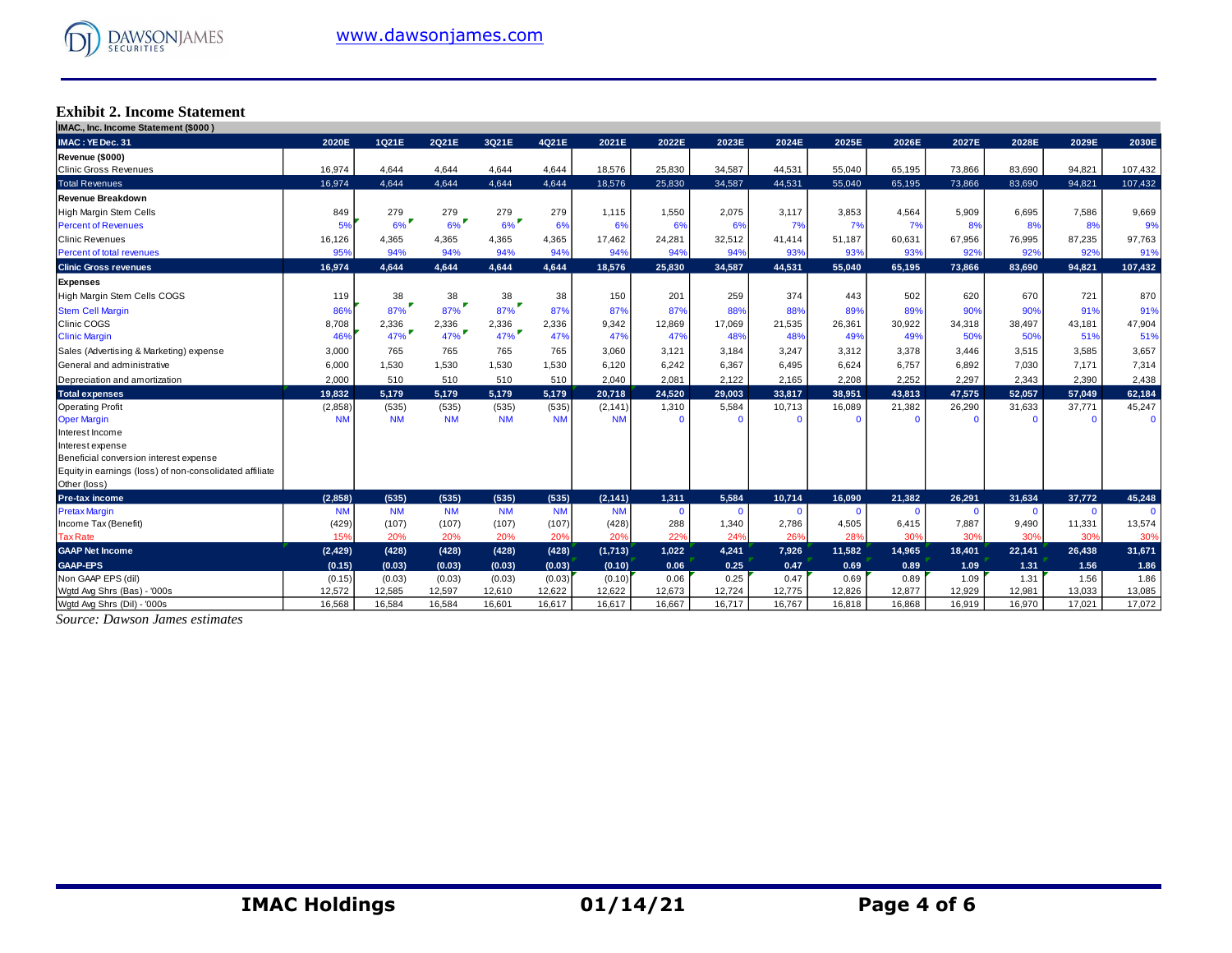

## **Important Disclosures:**



Price target and rating changes over the past three years: Initiated – Buy – August 5, 2019 – Price Target \$7.00 Lower to Neutral – January 13, 2020 – Price Target \$NA Update: Neutral – January 14, 2021 – Price Target \$NA

Dawson James Securities, Inc. (the "Firm") is a member of the Financial Industry Regulatory Authority ("FINRA") and the Securities Investor Protection Corporation ("SIPC").

The Firm does not make a market in the securities of the subject company(s). The Firm has not engaged in investment banking relationships with IMAC in the prior twelve months, as a manager or co-manager of a public offering and has received compensation resulting from those relationships. The Firm may seek compensation for investment banking services in the future from the subject company(s). The Firm has not received other compensation from the subject company(s) in the last 12 months for services unrelated to managing or co-managing of a public offering.

Neither the research analyst(s) whose name appears on this report nor any member of his (their) household is an officer, director or advisory board member of these companies. The Firm and/or its directors and employees may own securities of the company(s) in this report and may increase or decrease holdings in the future. As of December 31, 2020, the Firm as a whole did not beneficially own 1% or more of any class of common equity securities of the subject company(s) of this report. The Firm, its officers, directors, analysts, or employees may effect transactions in and have long or short positions in the securities (or options or warrants related to those securities) of the company(s) subject to this report. The Firm may affect transactions as principal or agent in those securities.

Analysts receive no direct compensation in connection with the Firm's investment banking business. All Firm employees, including the analyst(s) responsible for preparing this report, may be eligible to receive non-product or service-specific monetary bonus compensation that is based upon various factors, including total revenues of the Firm and its affiliates as well as a portion of the proceeds from a broad pool of investment vehicles consisting of components of the compensation generated by investment banking activities, including but not limited to shares of stock and/or warrants, which may or may not include the securities referenced in this report.

Although the statements in this report have been obtained from and are based upon recognized statistical services, issuer reports or communications, or other sources that the Firm believes to be reliable, we cannot guarantee their accuracy. All opinions and estimates included in this report constitute the analyst's judgment as of the date of this report and are subject to change without notice.